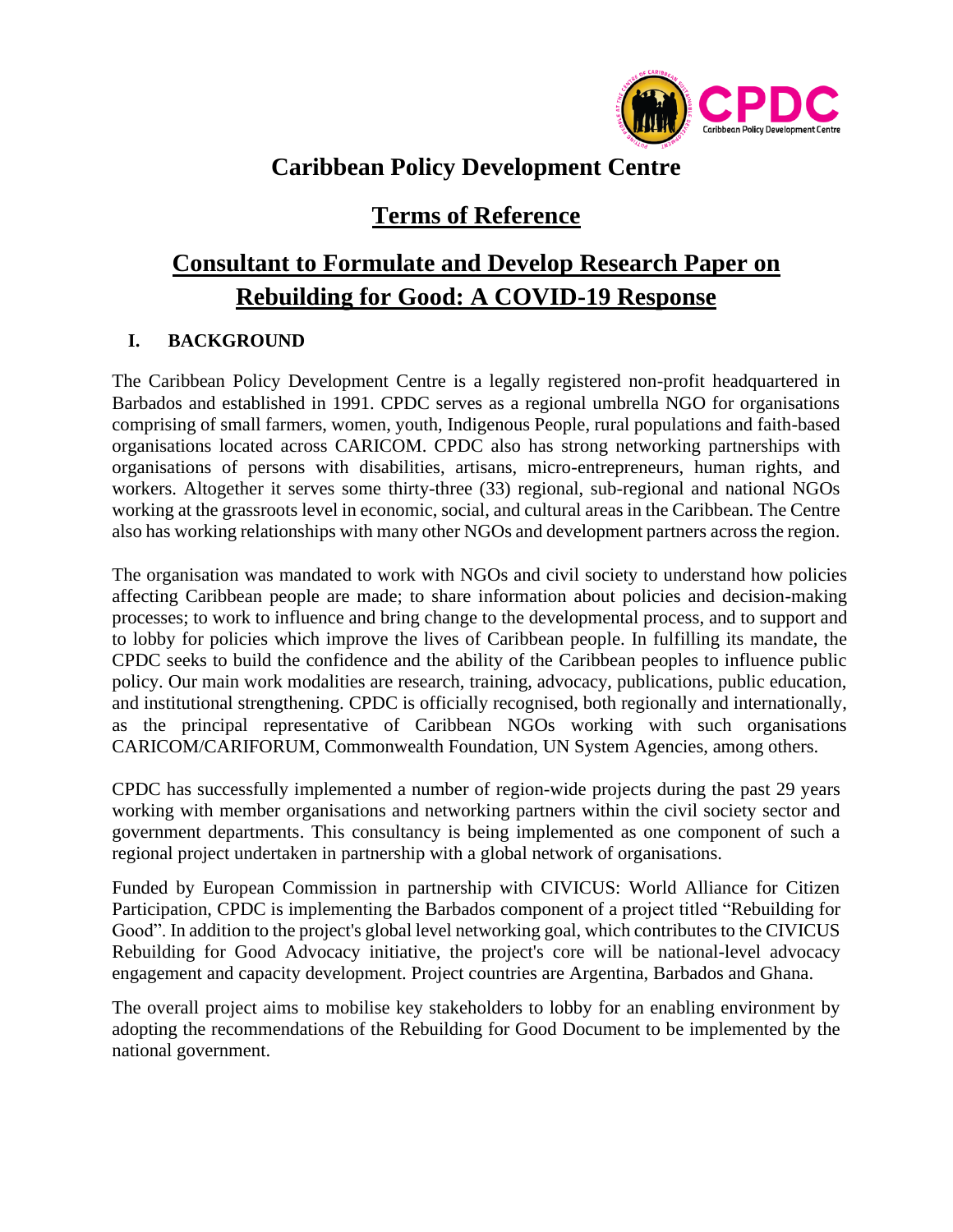

The direct target groups include:

(a) civil society actors in the priority countries and at the international level (regional, global);

(b) relevant actors as potential partners involved in the design and implementation of COVID-19 response at national, regional and global levels (including governments, implementing agencies, private sector, universities).

The indirect target group is the local population, which should benefit from human rights-based response to the COVID-19 pandemic, especially in the vulnerable developing countries on which the project focuses.

## **II. Purpose and Objective**

The Consultant is expected to provide thematic technical assistance to the CPDC to strengthen the knowledge base on the enabling environment for civil society in the COVID-19 pandemic response. The Consultant will serve as an external contractor, ensuring a coordinated approach to the implementation of research and the development of a research paper. The candidate should have appropriate, relevant experience working with NGOs and vulnerable communities in the region with knowledge of good governance and Barbados' COVID-19 pandemic response. Vulnerable communities can be defined as populations with some specific characteristics that make them a higher risk of falling into poverty than others living in the same area. These groups are often less able to participate effectively and, in some cases, have little negotiating power to articulate their positions. Traditionally, these groups have been the victims of violations and accordingly require distinctive protection for the equal and effective enjoyment of their human rights.

## **General Objective**

1. To prepare a research paper on creating an enabling environment for civil society in Barbados' COVID-19 pandemic response based on the Rebuilding for Good document.

## **Specific Objective**

- 1. To undertake a research paper exploring the COVID-19 pandemic from a civil society perspective with reference to the Rebuilding for Good framework. The research will explore:
	- Government's COVID-19 policy restrictions and the impact they have had on NGO operations
	- The type of policy flexibility NGOs would like to see in regulatory measures that would enable the sector to function more effectively in the context of COVID 19 pandemic
	- NGO perspectives on the measures government can put in place to permit them to meet and reduce operating expenses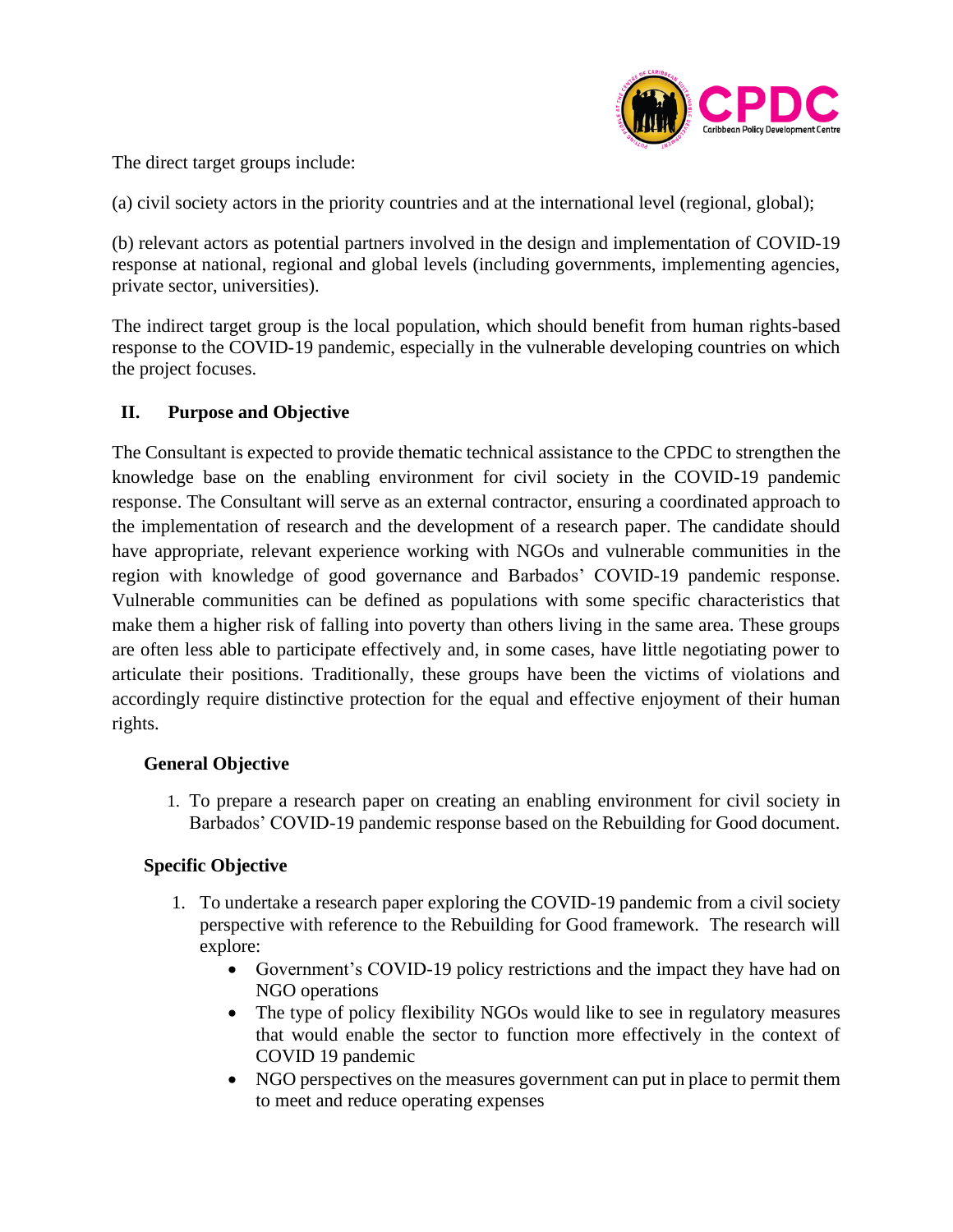

- Proposals for how civil society can be included more meaningfully in government resources dedicated to response programmes
- Recommendations for the infrastructure supported needed to upscale and/or consolidate the sectors work
- Recommendation for the future sustainable development of the sector

## **III. PROFILE/ CONSULTANCY REQUIREMENTS**

The Consultant/s is expected to have the following qualifications/specialised knowledge/experience required to complete the task:

#### *Qualification and Experience*

- A relevant Bachelor Degree in Gender and Development, Economics, Social Development, Political Science, Development Studies or a related field with more than ten years of research experience on similar assignments or;
- A relevant Post-graduate university degree in Economics, Social Development, Political Science, Development Studies or a related field with at least five years of experience.

#### *Other Experience and Knowledge Requirements*

- Minimum of five years progressively responsible professional work experience within the NGO sector or donor institutions and in project administration
- Proven experience undertaking participatory research processes
- Track record of working with vulnerable groups, preferably in the Caribbean
- Strong interpersonal skills and ability to perform tasks timely with a high level of accuracy
- Excellent written and spoken English
- Excellent knowledge in the use of computers and office software packages (MS Word, Excel, etc.).

## **IV. DELIVERABLES**

The Consultant is expected to produce a research paper with a supporting position paper.

- A breakdown of the approach to the assignment within five days of contract signing
- A draft research paper (30-45 pages, 1.5 spacing) by May  $25<sup>th</sup> 2021$
- A final draft of the first research paper by June  $16<sup>th</sup>$ , 2020